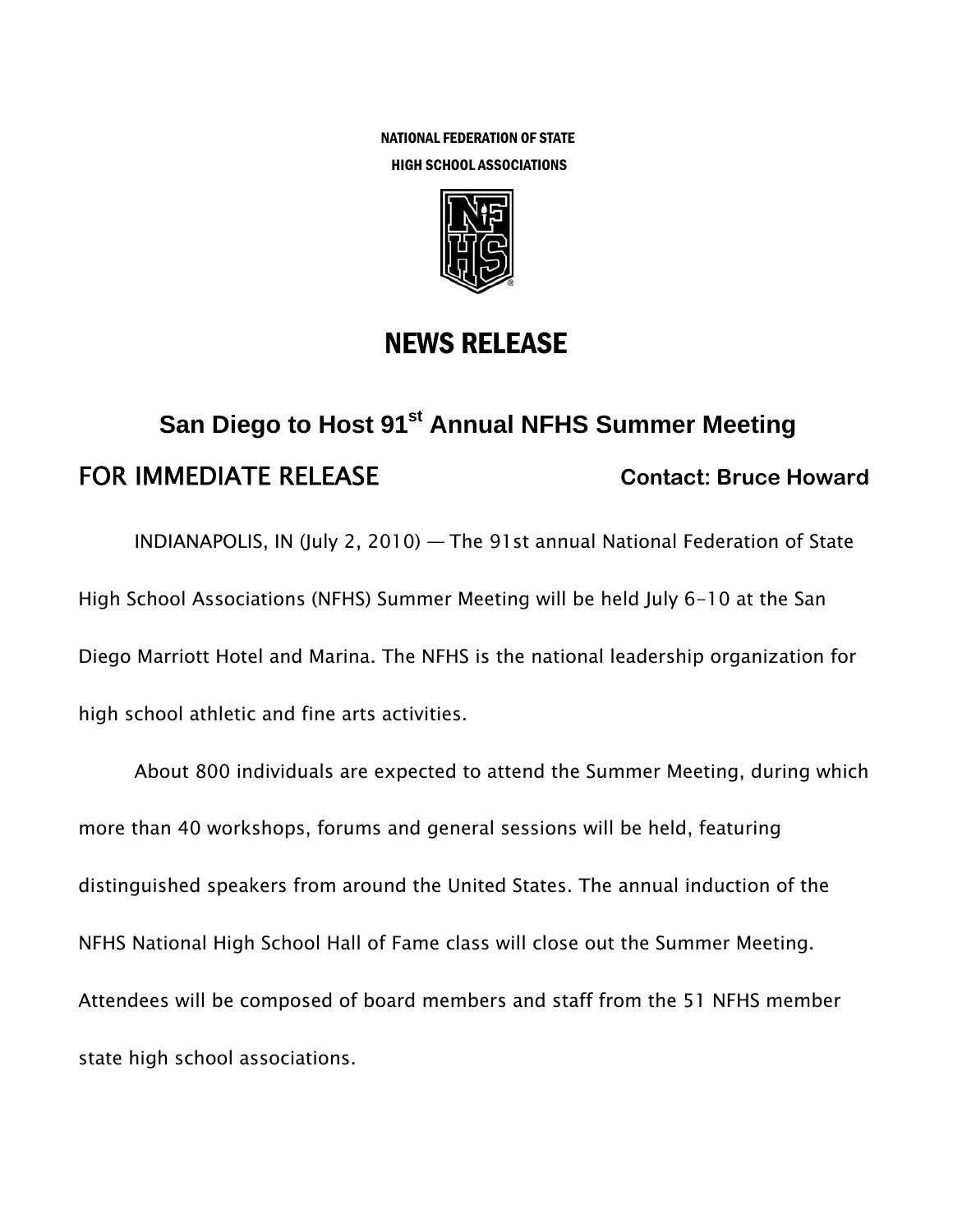Some of the topics for discussion at the five-day meeting are concussion management, sponsorship strategies for school districts, funding for athletic and fine arts programs, legal issues, online ticketing and violence in athletic events.

Students from the San Diego area will present their "We Are High School" program at the opening session on July 7 where Robert F. Kanaby, recently retired NFHS executive director, will be honored.

The second general session on July 8 will feature NFHS President Ennis Proctor, NFHS Executive Director Bob Gardner and various NFHS staff members. They will provide reports on several NFHS initiatives and programs. Dr. Michael Koester, chair of the NFHS Sports Medicine Advisory Committee, will give an update on NFHS concussion guidelines.

Joe Theismann, analyst for the NFL Network, will speak at the closing general session on Saturday, July 10. Before joining the NFL Network, Theismann was a star quarterback for the Washington Redskins and set several school records while playing for the University of Notre Dame.

The Spouse/Guest Breakfast on Thursday, July 8 will feature Joan Embery, wildlife and environmental activist. Embery has raised awareness of wildlife conservation through her appearances on The Tonight Show with Johnny Carson, The Tonight Show with Jay Leno, Good Morning America and other popular television shows.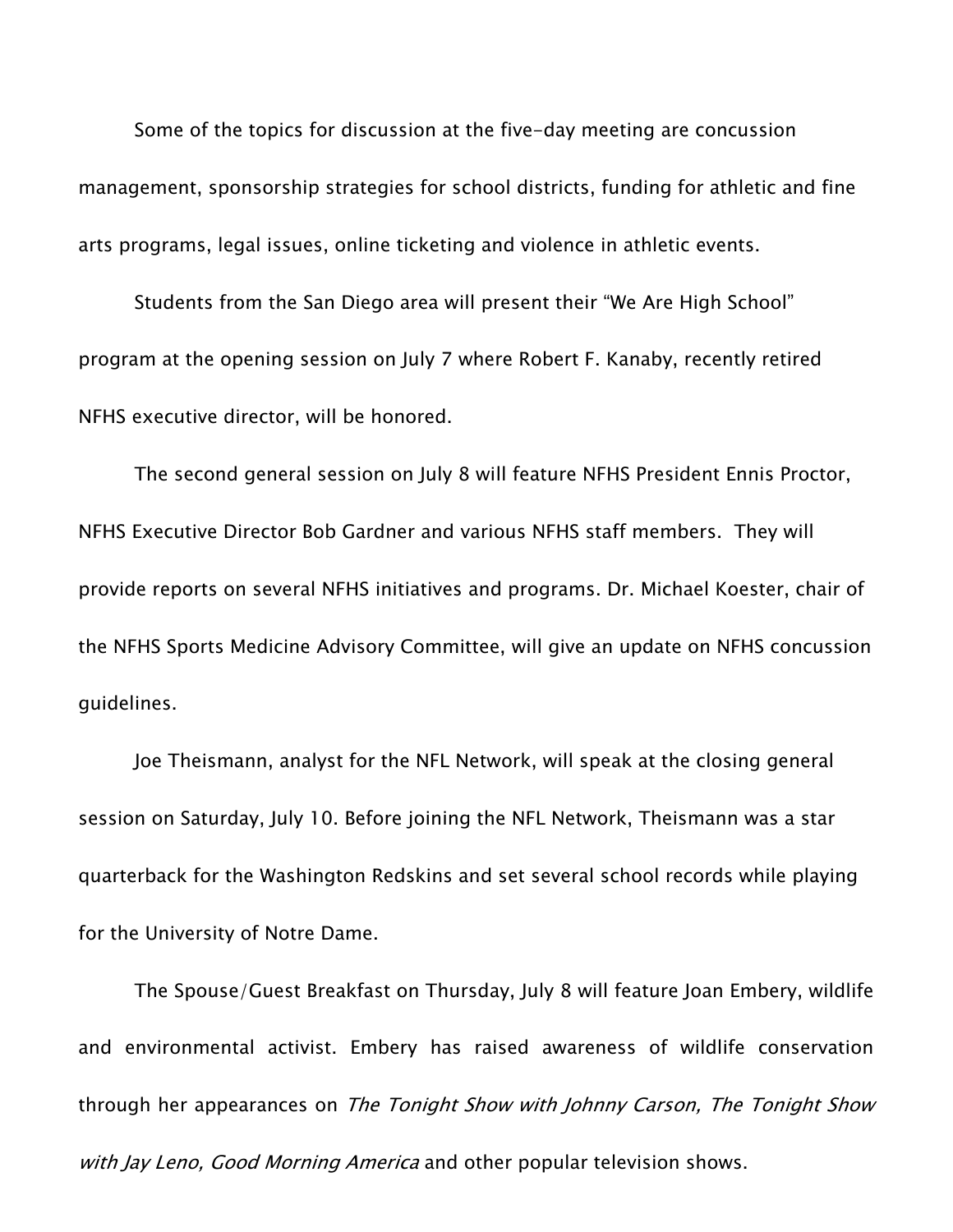The Summer Meeting Luncheon will be held at noon on July 9, and will feature the presentation of NFHS Citations to 12 individuals. State association honorees include Mike Savage of Connecticut, John Dickerson of Ohio, Dru Nix of South Carolina, Sue Hinrichsen of Illinois, Dave Carlsrud of North Dakota, Bert Borgmann of Colorado, Keith Amemiya of Hawaii and Glen Legler of Wyoming.

Other Citation recipients are the late Ed Thomas (NFHS Coaches Association), Houston Young (NFHS Officials Association), John Fogarty (NFHS Speech, Debate, Theatre Association) and Guy Blair (NFHS Music Association). The late Dr. Myles Brand, former president of the NCAA, will be honored with the NFHS Award of Merit. In addition, Tori Clark of Lake Park High School in Roselle, Illinois, will be presented the NFHS National High School Spirit of Sport Award.

The NFHS Summer Meeting will conclude at 6:30 p.m. Saturday, July 10 with the induction of the 12-member 2010 class into the National High School Hall of Fame.

Athlete inductees this year include Michael Carter of Texas, Katrina McClain of South Carolina, John Godina of Wyoming, Suzy Favor Hamilton of Wisconsin and Janet Evans of California.

Three coaches will also be inducted into the Hall of Fame: Richard Magarian of Rhode Island, Ed Pepple of Washington and Alton "Red" Franklin of Louisiana.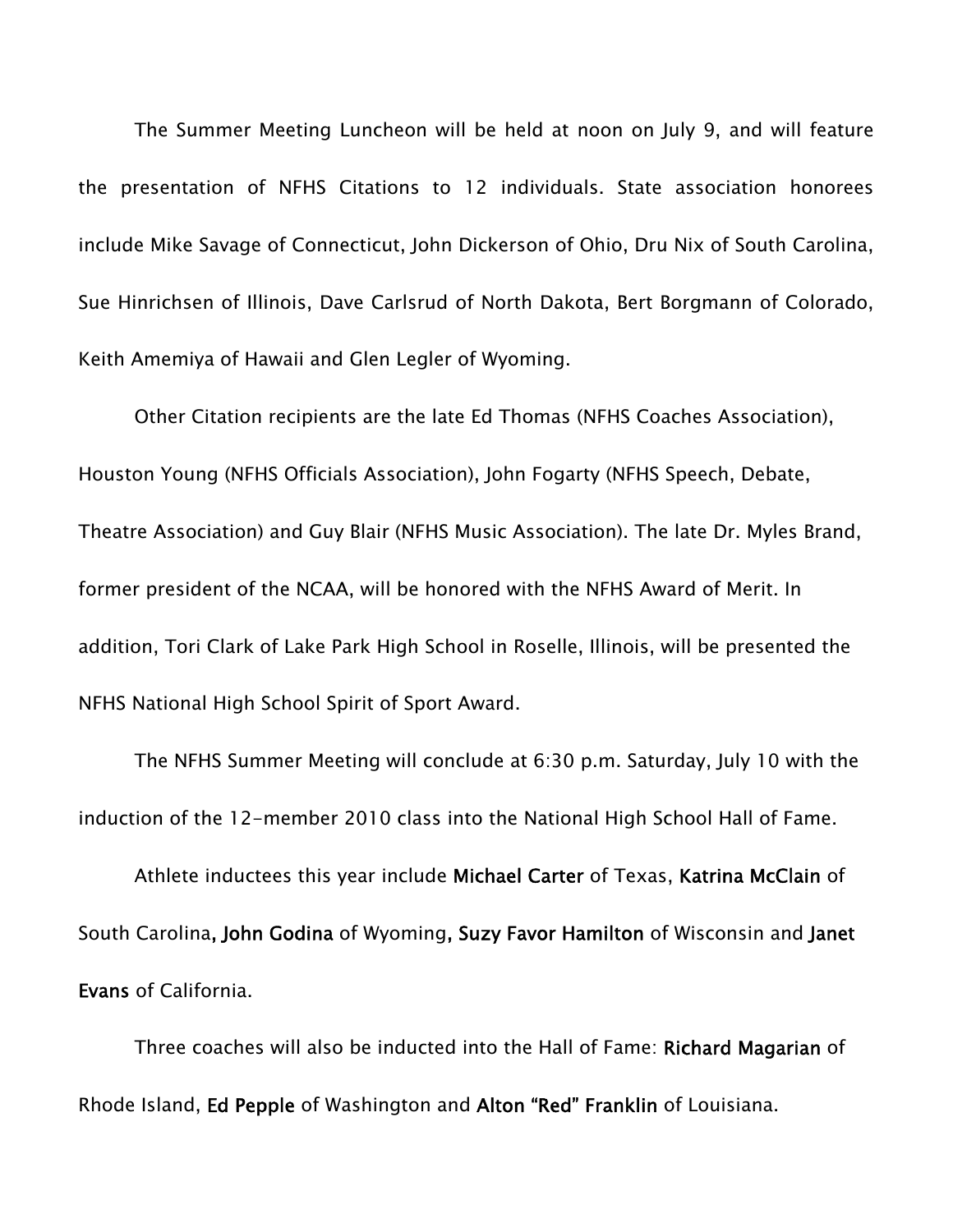One official, Gary Christiansen of Iowa, and one administrator, Willie Bradshaw of North Carolina, will also join this year's class. The late Dr. Vito Perriello of Virginia, who dedicated a lifetime to the advancement of sports medicine, and George Welch, a music director from Utah, will round out the 2010 Hall of Fame class.

Summer Meeting attendees can also participate in a golf tournament on July 7, the eighth-annual Bowling Tournament at 3 p.m. on July 8 and the 15th annual fivekilometer NFHS Fun Run/Walk at 6 a.m. on July 9. All of these events benefit the NFHS Foundation.

#### # # #

This press release was written by Arika Herron, a summer intern in the NFHS

Publications/Communications Department and a rising senior at Butler (Indiana)

University.

#### About the National Federation of State High School Associations (NFHS)

The NFHS, based in Indianapolis, Indiana, is the national leadership organization for high school sports and fine arts activities. Since 1920, the NFHS has led the development of education-based interscholastic sports and fine arts activities that help students succeed in their lives. The NFHS sets direction for the future by building awareness and support, improving the participation experience, establishing consistent standards and rules for competition, and helping those who oversee high school sports and activities. The NFHS writes playing rules for 17 sports for boys and girls at the high school